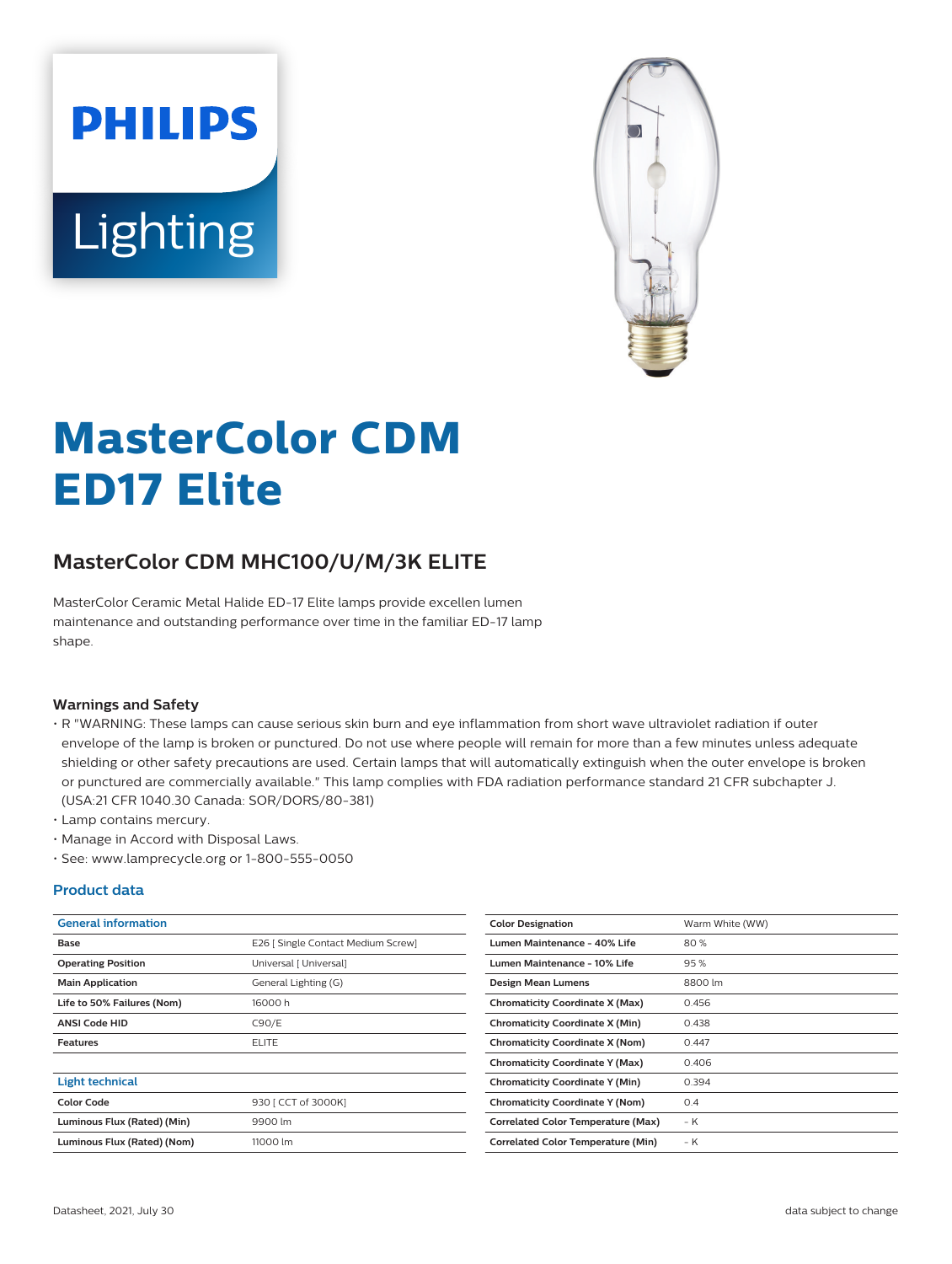### **MasterColor CDM ED17 Elite**

| <b>Correlated Color Temperature (Nom)</b> | 2900 K              |
|-------------------------------------------|---------------------|
| Luminous Efficacy (Rated) (Min)           | 100 lm/W            |
| Luminous Efficacy (rated) (Nom)           | 110 lm/W            |
| <b>Color Rendering Index (Min)</b>        | 87                  |
| <b>Color Rendering Index (Nom)</b>        | 90                  |
|                                           |                     |
| <b>Operating and electrical</b>           |                     |
| Power (Rated) (Nom)                       | 100.4 W             |
| Lamp Current (Nom)                        | 1.1A                |
| Ignition Supply Voltage (Min)             | 235 V               |
| Re-Ignition Time (Min) (Max)              | 6 min               |
| Ignition Time (Max)                       | 30 <sub>s</sub>     |
| Voltage (Max)                             | 110 V               |
| Voltage (Min)                             | 90 V                |
| <b>Voltage (Nom)</b>                      | 100 V               |
|                                           |                     |
| <b>Mechanical and housing</b>             |                     |
| <b>Bulb Finish</b>                        | Clear               |
| <b>Cap-Base Information</b>               | Brass [ Brass Cap]  |
| <b>Bulb Material</b>                      | <b>Hard Glass</b>   |
| <b>Bulb Shape</b>                         | <b>BD17 [ BD17]</b> |
|                                           |                     |
| <b>Approval and application</b>           |                     |

| Mercury (Hg) Content (Max)           | 12.5 <sub>mg</sub>                  |  |
|--------------------------------------|-------------------------------------|--|
|                                      |                                     |  |
| UV                                   |                                     |  |
| Pet (Niosh) (Nom)                    | 433 h/500lx                         |  |
| Damage Factor D/fc (Nom)             | 0.22                                |  |
|                                      |                                     |  |
| <b>Luminaire design requirements</b> |                                     |  |
| <b>Bulb Temperature (Max)</b>        | 400 °C                              |  |
| Cap-Base Temperature (Max)           | 190 °C                              |  |
|                                      |                                     |  |
| <b>Product data</b>                  |                                     |  |
| Order product name                   | MasterColor CDM MHC100/U/M/3K ELITE |  |
| EAN/UPC - Product                    | 046677419516                        |  |
| Order code                           | 419515                              |  |
| <b>Numerator - Quantity Per Pack</b> | 1                                   |  |
| Numerator - Packs per outer box      | 12                                  |  |
| Material Nr. (12NC)                  | 928601173502                        |  |
| Net Weight (Piece)                   | $0.001$ kg                          |  |



# **Picogram Per Lumen Hour** 88.8 pg/lm.h

#### **Dimensional drawing**



**Product D C (max)** MasterColor CDM MHC100/U/M/3K ELITE 2.125 in 5.438 in

**MasterColor CDM MHC100/U/M/3K ELITE**